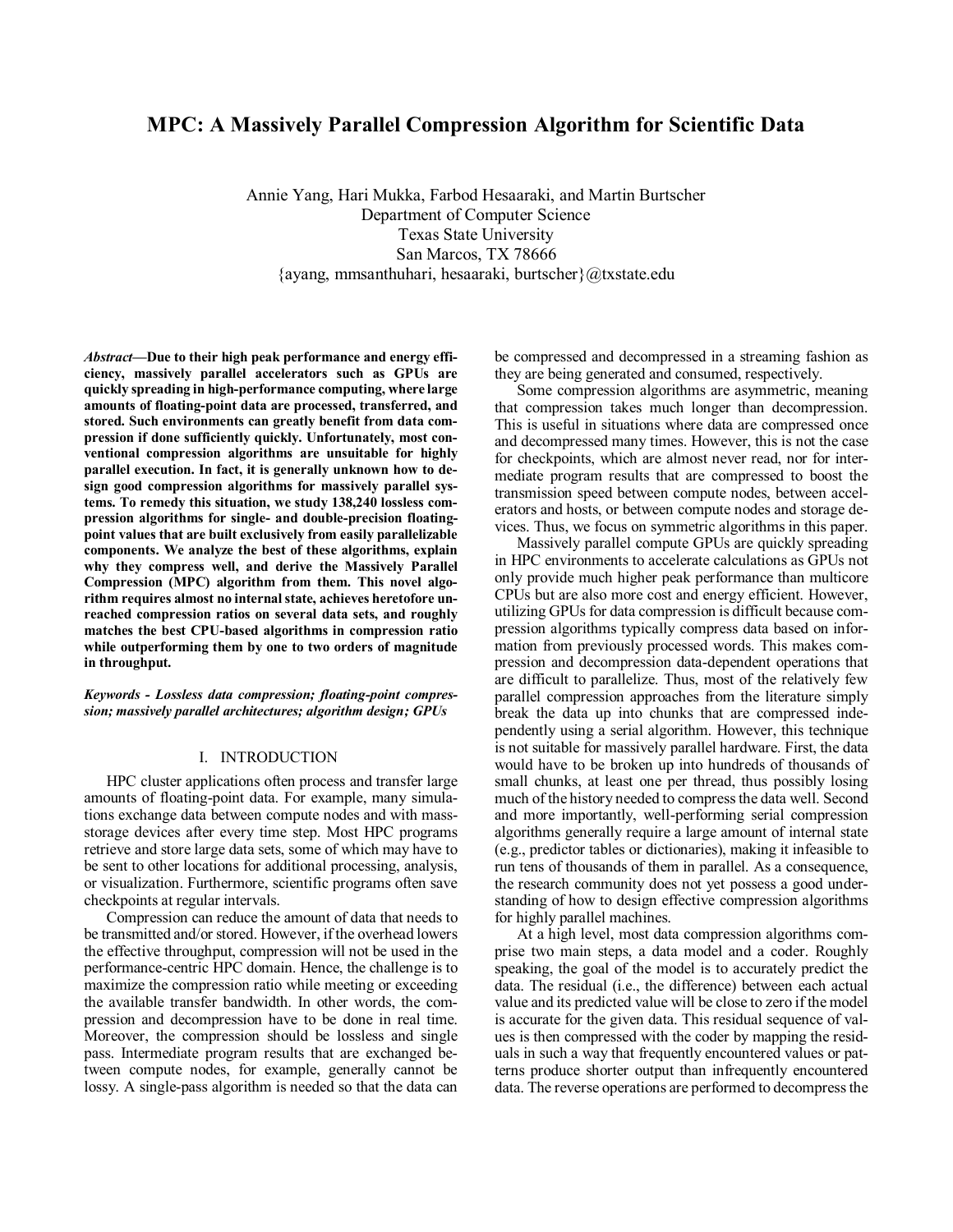data. For instance, an inverse model takes the residual sequence as input and regenerates the original values as output.

To systematically search for effective and massive-parallelism-friendly compression algorithms, we synthesized a large number of compressors and their corresponding decompressors using the following approach. We started with a detailed study of previously proposed floating-point compression algorithms, broke them down into their constituent parts, rejected all parts that could not be parallelized well, and generalized the remaining parts as much as possible. This yielded a number of *algorithmic components* for building data models and coders. We then implemented each component using a common interface, i.e., each component can be given a block of data as input, which it transforms into an output block of data. This makes it possible to *chain* the components, allowing us to generate a vast number of compressionalgorithm candidates from a given set of components. Note that each component comes with an inverse that performs the opposite transformation. Thus, for any chain of components, which represents a compression algorithm, we can synthesize the matching decompressor. Figure 1 illustrates this approach on the example of the four components named LNV6s, BIT, LNV1s, and ZE that make up the 6D version of our Massively Parallel Compression (MPC) algorithm.



Figure 1. The four chained components that make up the six-dimensional MPC compression algorithm along with the corresponding four inverse components that make up the decompression algorithm

We use exhaustive search to determine the most effective compression algorithms that can be built from the available components. Limiting the components to those that can exploit massively parallel hardware guarantees that all of the compressors and decompressors synthesized in this way are, by design, GPU-friendly.

Since floating-point computations are prevalent on highly parallel machines and floating-point data tend to be difficult to compress, we decided to target this domain. In particular,

we implemented 24 highly parallel components in the CUDA C++ programming language for GPUs and employed our approach on single- and double-precision versions of 13 realworld data sets. Based on a detailed analysis and generalization of the best four-stage compression algorithms we found for each data set as well as the best overall algorithm, we were able to derive the MPC algorithm that works well on many different types of floating-point data.

MPC treats double- and single-precision floating-point values as 8- or 4-byte integers, respectively, and exclusively uses integer instructions for performance reasons as well as to avoid the possibility of floating-point exceptions or rounding inaccuracies. This means that positive and negative zeros and infinities, not-a-number (NaN), denormals, and all other possible floating-point values are fully supported.

The first stage of MPC subtracts the  $n<sup>th</sup>$  prior value from the current value to produce a residual sequence, where *n* is the dimensionality of the input data. The second stage rearranges the residuals by bit position, i.e., it emits all the most significant bits of the residuals packed into words, followed by the second-most significant bits, and so on. The third stage computes the residual of the consecutive words holding these bits. The fourth stage compresses the data by eliminating zero words. The precise operation of MPC, how it was derived, and why it works well are explained in Sections 4.D and 5.A.

MPC is quite different from the floating-point compression algorithms in the current literature. In particular, it requires almost no internal state, making it suitable both for a massively parallel software implementation as well as for a hardware implementation. On several of the studied data sets, MPC outperforms the general-purpose compressors bzip2, gzip, and lzop as well as the special-purpose compressors pFPC and GFC by up to 33% in compression ratio. Throughput evaluations show our CUDA implementation running on a single K40 GPU to be faster in all cases than even the parallel pFPC code running on twenty high-end Xeon CPU cores. Moreover, the double-precision throughput of MPC exceeds that of the PCI-Express bus linking the GPU to the CPU in our system, making real-time compression possible for results that are computed on a GPU before they are transferred to the host or the network interface card (NIC), and making real-time decompression possible of compressed data that are streamed to the GPU from the CPU or the NIC.

This paper makes the following main contributions.

- It presents the MPC lossless compression algorithm for single- and double-precision floating-point data that is suitable for massively parallel execution.
- It systematically evaluates 138,240 combinations of components to determine well-performing compression algorithms within the given search space.
- It analyzes the chains of components that work well to gain insight into the design of effective parallel compression algorithms and to predict how to adapt them to other data sets.
- It describes previously unknown algorithms that compress several real-world scientific numeric data sets significantly better than prior work.
- It demonstrates that, in spite of substantial constraints, MPC's compression ratios rival those of the best CPU-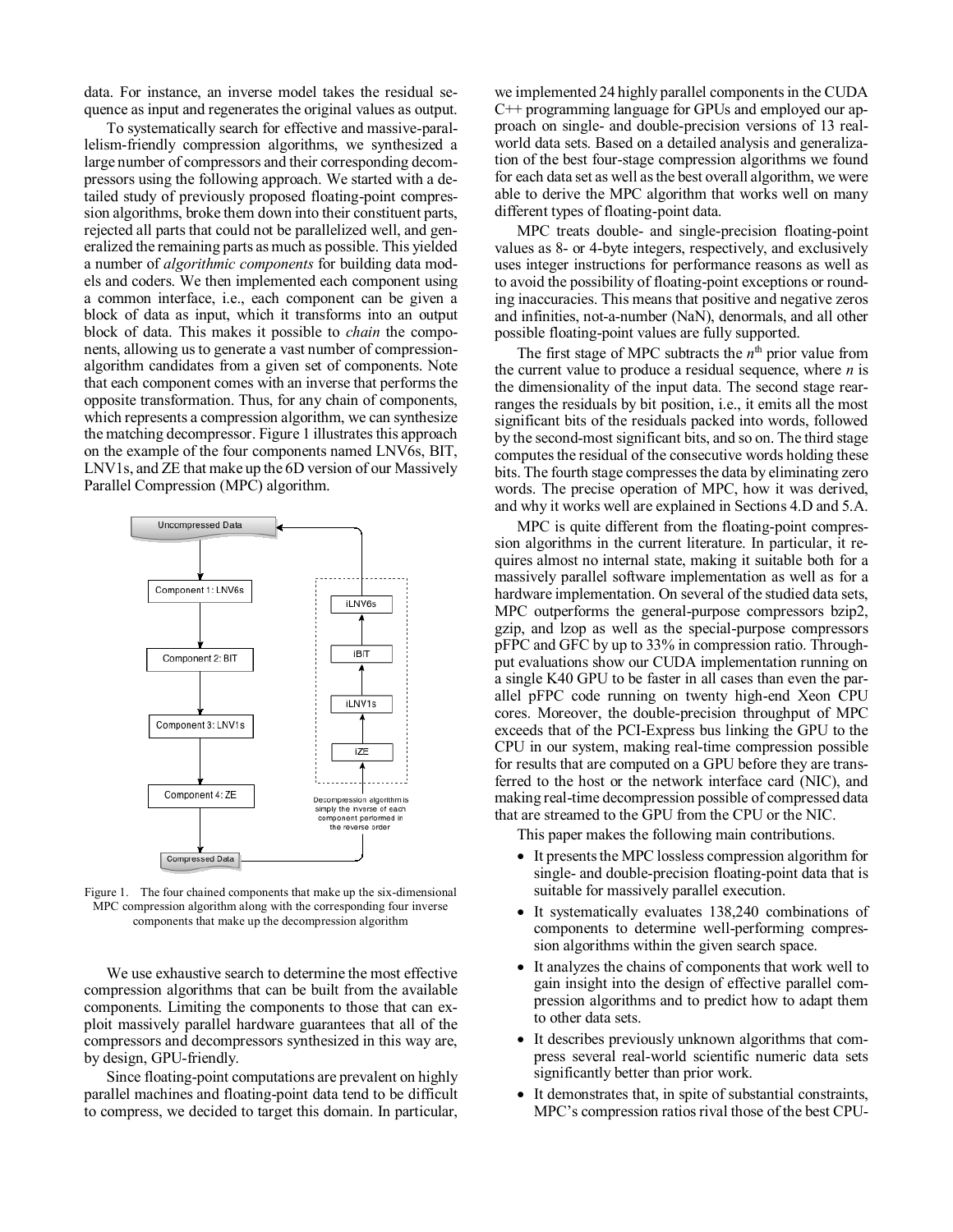based compressors while yielding much higher throughputs than (multicore) CPU-based compressors.

• It makes the CUDA implementation of MPC available at http://cs.txstate.edu/~burtscher/research/MPC/.

The rest of this paper is organized as follows. Section II describes contemporary GPU architecture and why it is more difficult to implement compression algorithms on such hardware than on CPUs. Section III summarizes related work. Section IV provides an overview of the system, the floatingpoint data sets, and the algorithmic components we use for our evaluation. Section V presents the MPC algorithm and discusses its performance. Section VI concludes the paper.

### II. GPU ARCHITECTURE

This section provides a brief overview of the architectural characteristics of the Kepler-based Tesla K40 compute GPU we use and explains the features that make it difficult to implement compression algorithms on such a massively parallel device. CUDA programs require hierarchical parallelization across threads as well as across thread blocks of up to 1024 threads. The K40 consists of 15 streaming multiprocessors (SMs) to which the thread blocks are mapped. Each SM contains 192 processing elements (PEs) for executing the threads. Whereas each PE can run an individual thread of instructions, sets of 32 PEs are tightly coupled and must either execute the same instruction (operating on different data) in the same cycle or wait. The corresponding sets of 32 coupled threads are called warps. Warps in which not all threads can execute the same instruction are subdivided by the hardware into sets of threads such that all threads in a set execute the same instruction. The individual sets are serially executed, which is called branch divergence, until they re-converge. To maximize performance, branch divergence has to be avoided, but it is generally difficult to implement compression algorithms in a manner such that sets of 32 threads always follow the same control flow.

The K40's memory subsystem is also built for warpbased processing. If the threads in a warp simultaneously access words in main memory that lie in the same aligned 128 byte segment, the hardware merges the 32 reads or writes into one coalesced memory transaction that is as fast as accessing a single word. Warps accessing multiple 128-byte segments result in correspondingly many individual memory transactions that are executed serially. Hence, uncoalesced accesses are slower, but it is unclear how to write compression algorithms such that sets of 32 threads always access words from the same 128-byte segment.

#### III. RELATED WORK

### *A. Floating-Point Compressors*

This section summarizes related work on lossless floating-point compression. We extracted the basic idea behind many of our algorithmic components from these papers.

Lindstrom and Isenburg discuss real-time compression of floating-point grid data for speeding up I/O operations [1]. They use a Lorenzo predictor and map reals to unsigned integers. We also exclusively use integer representation and operations in MPC.

Burtscher and Ratanaworabhan's FPC algorithm targets double-precision values [2]. It predicts the integer interpretation of the 64-bit values using an FCM and a DFCM predictor. The two predictions are XORed with the true value. The result with more leading zeros is compressed using leadingzero byte counts. The authors also published a parallel version of their compression algorithm, called pFPC [3], with which we compare our approach in the result section. We did not include the FCM and DFCM predictors in our study because they require large tables, which is problematic in a massively parallel implementation where every thread would need such a table. However, we adopted the XOR idea.

Chen et al.'s work orders grid points of tetrahedral volume data to improve compressibility [4]. Their approach separates the "signed exponent" from the mantissa values. We include a similar component that groups the various bit positions from adjacent values so that all the sign bits, exponent bits, etc. can be compressed together.

Bicer et al. describe a framework that XORs values and leading-zero compresses the results [5]. As it operates at bit granularity, their approach works for both single- and doubleprecision data. The data are split into chunks, which are compressed independently. MPC also supports both single- and double-precision data and uses independent data chunks. However, each chunk is assigned to a different thread block in the GPU and all the threads in a block cooperatively compress and decompress the chunk.

Filgueira et al. focus on runtime compression of MPI messages, including floating-point messages [6]. They found lzop to work best on their synthetic integer and floating-point data that include a significant number of zeros because lzop is very fast. The user can select which compression algorithm to use for which data type. A later paper describes an extension that dynamically selects the most appropriate algorithm based on data type, including none for short messages [7]. Our approach is orthogonal to theirs and can be used to find good compression algorithms for various data types.

Schendel et al. introduce a pre-compression tool that improves the performance of general-purpose compressors on double-precision floating-point data. Their approach analyzes the compressibility of the data at byte-level granularity, determines the best compressor for the job and then identifies and removes hard-to-compress sections before piping the remaining data to the compressor [8]. Our approach searches for the best algorithms at word and byte granularity and produces standalone compression algorithms.

# *B. Floating-Point Compression on GPUs*

There exists little prior work on GPU-based lossless floating-point compression. Balevic et al. designed a block-parallel arithmetic coder for post-processing scientific simulation data directly on the GPU before transfer back to the CPU [9]. Their approach achieved significant storage savings, but the compression overhead outweighed the resulting time savings.

Later, Balevic presented an algorithm for GPUs that is based on Huffman coding and that exploits atomic operations to enable variable-length code-word writes [10]. It relies on a parallel prefix scan to compute output positions. Several of our components also rely on prefix scans for parallelization.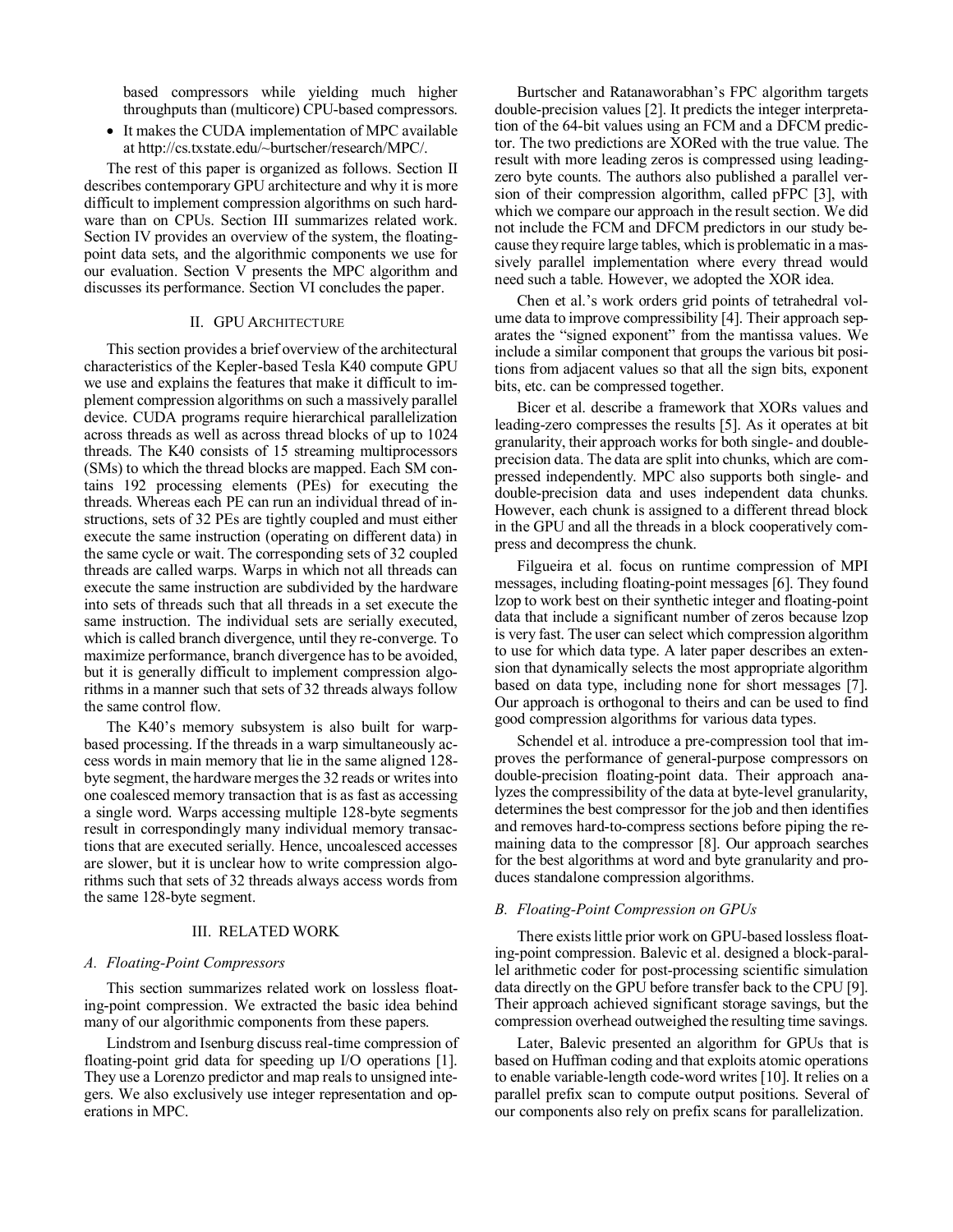O'Neil and Burtscher describe the GFC compression algorithm for GPUs [11]. We include this algorithm in our evaluation. GFC breaks up the data into chunks that are compressed independently by different warps. Our components work at the coarser granularity of thread blocks to retain larger "windows" of data, which greatly improves the resulting compression ratio.

Ozsoy and Swany implement LZSS for the GPU [12]. They achieve good speedups compared to serial LZSS implementations. However, their approach does not specifically target scientific data. LZSS also differs from MPC in that it requires tables and features a smaller window size.

While not targeting floating-point compression, the work by Patel et al. is related in so far as it also investigates the components of a compression algorithm and how to implement them efficiently on GPUs [13]. In particular, they study how to port BWT, MTF, and Huffman coding, which are the main components of the bzip2 algorithm. They found that none of these components are conducive to GPU parallelization, which demonstrates the need to find new algorithms.

### *C. Generating Compression Algorithms*

Burtscher and Sam present TCgen, a tool that automatically generates customized trace compressors [14]. The user has to select one or more predictors for compression. TCgen then translates this description into C source code and optimizes it for the specified trace format and predictors. We use many more components in our study, including non-predictor components, all of which could be used to build a similar tool.

Kattan and Poli propose a system that employs genetic programming to find optimal ways to combine standard compression algorithms [15]. They group similar data chunks together and label each group with the best compression algorithm for its chunks. We also combine components. However, their components represent entire compression algorithms whereas our components are finer grained and represent parts of a compression algorithm.

Hsu and Zwarico describe an automatic synthesis technique for compressing heterogeneous files [16]. Each chunk of data is compressed using a different algorithm, which is determined using a statistical method. A compression history, required for decompression, is automatically generated and added in this phase. MPC only needs to record a single bit for the word size and a few bits for the dimensionality.

Fang et al.'s work is probably the closest to our approach. They investigate how to compress database information using GPUs to overcome the transfer overhead [17]. They employ a compression planner along with a cost model of their GPU to identify an optimal combination among nine different compression schemes. They use a rule-based method to automatically prune the search space. Our approach could benefit from their pruning techniques, but the results would no longer be guaranteed to be optimal within the search space. Also, they use fewer components and, as in Kattan and Poli's work, each component is an entire compression algorithm.

Note that chaining whole compression algorithms, as done in the above related works, is fundamentally different from chaining algorithmic components to build a compression algorithm, which is what we do. After all, the goal of a compression algorithm is to maximally reduce the number of bytes, which generally means that there are few exploitable

patterns left in the output. This makes it difficult for the next compression algorithm in a chain to be effective. Our approach does not suffer from this problem. In fact, most of the algorithmic components we use do not reduce the number of bytes at all but transform the data to better expose patterns.

# IV. METHODOLOGY

# *A. System and Compilers*

We evaluated the tested compressors on one node of the Maverick supercomputer at the Texas Advanced Computing Center. Each compute node of Maverick contains two 10 core Intel Xeon E5-2680 v2 Ivy Bridge processors running at 2.8 GHz and 128 GB of main memory. The operating system is CentOS 6.4. We used the icc compiler version 14.0.1 with "-O3 -xhost -pthread" for the CPU implementations.

Each compute node further contains an Nvidia K40 GPU. It has 15 streaming multiprocessors with a total 2880 CUDA cores running at 745 MHz and 12 GB of global memory. We used nvcc version 6.0 with the "-O3 -arch=sm\_35" flags to compile the GPU codes.

#### *B. Measuring Throughput*

For all special-purpose floating-point compressors, the timing measurements are performed by adding code to read a timer before and after the compression and decompression code sections and recording the difference. For the generalpurpose compressors, we measure the runtime of compression and decompression when reading the input from a disk cache in main memory and writing the output to /dev/null. In the case of GPU code, we exclude the time to transfer the data to or from the GPU as we assume the data to have been produced there or to be needed there. Each experiment was conducted three times and the median throughput is reported. However, the three measured throughputs were very similar in all cases. The decompressed results are always compared to the original data to verify that every bit is identical.

### *C. Data Sets*

We use the 13 FPC data sets for our evaluation [2]. Each data set consists of a binary sequence of IEEE 754 doubleprecision floating-point values. They include MPI messages (msg), numeric results (num), and observational data (obs).

MPI messages: These five datasets contain the numeric messages sent by a node in a parallel system running NAS Parallel Benchmark (NPB) and ASCI Purple applications.

- msg bt: NPB computational fluid dynamics pseudoapplication bt
- msg lu: NPB computational fluid dynamics pseudoapplication lu
- msg sp: NPB computational fluid dynamics pseudoapplication sp
- msg\_sppm: ASCI Purple solver sppm
- msg\_sweep3d: ASCI Purple solver sweep3d

Numeric simulations: These four datasets are the result of numeric simulations.

- num brain: simulation of the velocity field of a human brain during a head impact
- num\_comet: simulation of the comet Shoemaker-Levy 9 entering Jupiter's atmosphere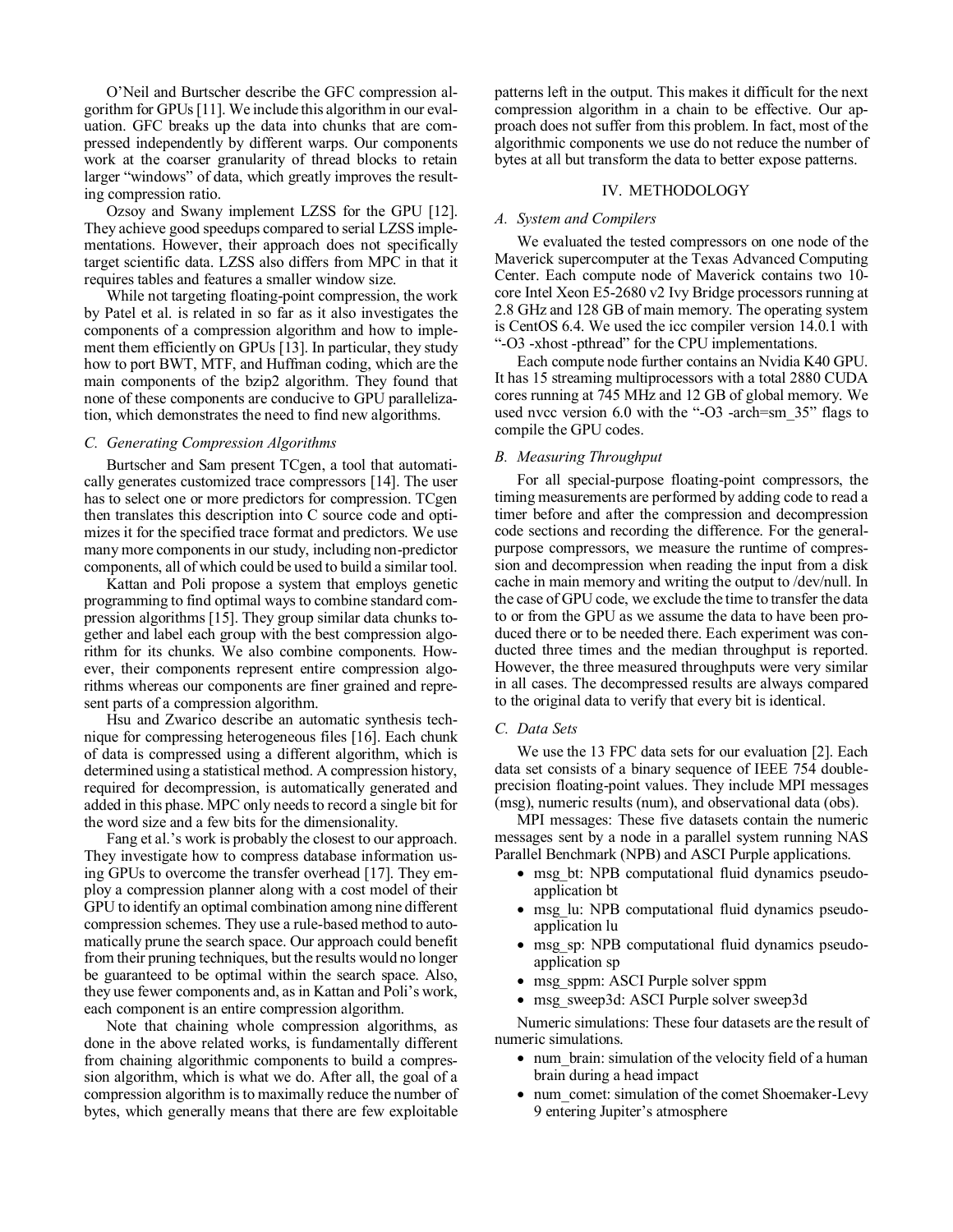- num\_control: control vector output between two minimization steps in weather-satellite data assimilation
- num plasma: simulated plasma temperature evolution of a wire array z-pinch experiment

Observational data: These four datasets comprise measurements from scientific instruments.

- obs error: data values specifying brightness temperature errors of a weather satellite
- obs info: latitude and longitude information of the observation points of a weather satellite
- obs spitzer: data from the Spitzer Space Telescope showing a slight darkening as an extrasolar planet disappears behinds its star
- obs temp: data from a weather satellite denoting how much the observed temperature differs from the actual contiguous analysis temperature field

|             | size<br>(megabytes) (millions) |       | doubles unique values<br>(percent) | 1st order<br>entropy (bits) | randomness<br>(percent) |
|-------------|--------------------------------|-------|------------------------------------|-----------------------------|-------------------------|
|             |                                |       |                                    |                             |                         |
| msg bt      | 254.0                          | 33.30 | 92.9                               | 23.67                       | 95.1                    |
| msg lu      | 185.1                          | 24.26 | 99.2                               | 24.47                       | 99.8                    |
| msg sp      | 276.7                          | 36.26 | 98.9                               | 25.03                       | 99.7                    |
| msg sppm    | 266.1                          | 34.87 | 10.2                               | 11.24                       | 51.6                    |
| msg sweep3d | 119.9                          | 15.72 | 89.8                               | 23.41                       | 98.6                    |
| num brain   | 135.3                          | 17.73 | 94.9                               | 23.97                       | 99.9                    |
| num comet   | 102.4                          | 13.42 | 88.9                               | 22.04                       | 93.8                    |
| num control | 152.1                          | 19.94 | 98.5                               | 24.14                       | 99.6                    |
| num plasma  | 33.5                           | 4.39  | 0.3                                | 13.65                       | 99.4                    |
| obs error   | 59.3                           | 7.77  | 18.0                               | 17.80                       | 87.2                    |
| obs info    | 18.1                           | 2.37  | 23.9                               | 18.07                       | 94.5                    |
| obs spitzer | 189.0                          | 24.77 | 5.7                                | 17.36                       | 85.0                    |
| obs temp    | 38.1                           | 4.99  | 100.0                              | 22.25                       | 100.0                   |

TABLE I. INFORMATION ABOUT THE DOUBLE-PRECISION DATA SETS

Table I provides pertinent information about each data set. The first two data columns list the size in megabytes and in millions of double-precision values. The middle column shows the percentage of values that are unique. The fourth column displays the first-order entropy of the values in bits. The last column expresses the randomness of each data set in percent, i.e., it reflects how close the first-order entropy is to that of a truly random data set with the same number of unique values. For the single-precision experiments, we simply converted the double-precision data sets.

#### *D. Algorithmic Components*

We tested the following algorithmic components in our experiments. They are generalizations or approximations of components extracted from previously proposed compression algorithms. Each component takes a block of data as input, transforms it, and outputs the transformed block.

The input data are broken down into fixed-size chunks. Each chunk is assigned to a thread block for parallel processing. We chose 1024-element chunks to match the maximum number of threads per thread block in our GPU.

The **NUL** component simply outputs the input block. Its purpose will be explained below. The **INV** component flips all the bits. The **BIT** component breaks a block of data into chunks and then emits the most significant bit of each word in the chunk, followed by the second most significant bits,

and so on. The **DIM***n* component also breaks the blocks into chunks and then rearranges the values in each chunk such that the values from each dimension are grouped together. For example, DIM2 emits all the values from the even positions first and then all the values from the odd positions. We tested the dimensions *n* = 2, 3, 4, 5, 8, 16, and 32. The **LNV***n***s** component uses the  $n<sup>th</sup>$  prior value in the same chunk as a prediction of the current value, subtracts the prediction from the current value, and emits the residual. The **LNV***n***x** component is identical except it XORs the prediction with the current value to form the residual. In both cases, we tested  $n = 1, 2, 3, 5, 6$ , and 8. Note that all of the above components transform the data blocks without changing their size. The following two components are the only ones that can actually reduce the length of a data block. The **ZE** component outputs a bitmap for each chunk that specifies which values in the chunk are zero. The bitmap is followed by the non-zero values. The **RLE** component performs run-length encoding, i.e., it replaces repeating values by a count and a single copy of the value. Each component has a corresponding inverse that performs the opposite transformation for decompression.

Since it may be more effective to operate at byte rather than word granularity, we also include the singleton pseudo component "<sup>|</sup>", which we call the cut, that converts a block of words into a block of bytes through type casting (i.e., no computation is necessary). As a result, we need three versions of each component and its inverse, one for double-precision values (8-byte words), one for single-precision values (4-byte words), and one for byte values. Each component operates on an integer representation of the floating-point data, i.e., the bit pattern representing the floating-point value is copied verbatim into an appropriately sized integer variable.

We chose this limited number of components because we only included components that we could implement in a massively parallel manner. Nevertheless, as the results in the next section show, very effective compression algorithms can be created from these components. In other words, the sophistication and effectiveness of the ultimate algorithm is the result of the clever combination of components, not the capability of each individual component. This is akin to how complex programs can be expressed through a suitable sequence of very simple machine instructions.

We investigate all four-stage compression algorithms that can be built from the above components. Due to the presence of the NUL component, this includes all one-, two-, and three-stage algorithms as well. Note that only the first three stages can contain any one of the 24 components described above. The last stage must contain a component that can reduce the amount of data, that is, either ZE or RLE. The cut can be before the first component, in which case the data is exclusively treated as a sequence of bytes, after the last component, in which case the data is exclusively treated as a sequence of words, or between components, in which case the data is initially treated as words and then as bytes. The five possible locations for the cut, the 24 possible components in each of the first three stages, and the two possible components in the last stage results in  $5*24*24*24*2 = 138,240$ possible compression algorithms that we evaluate.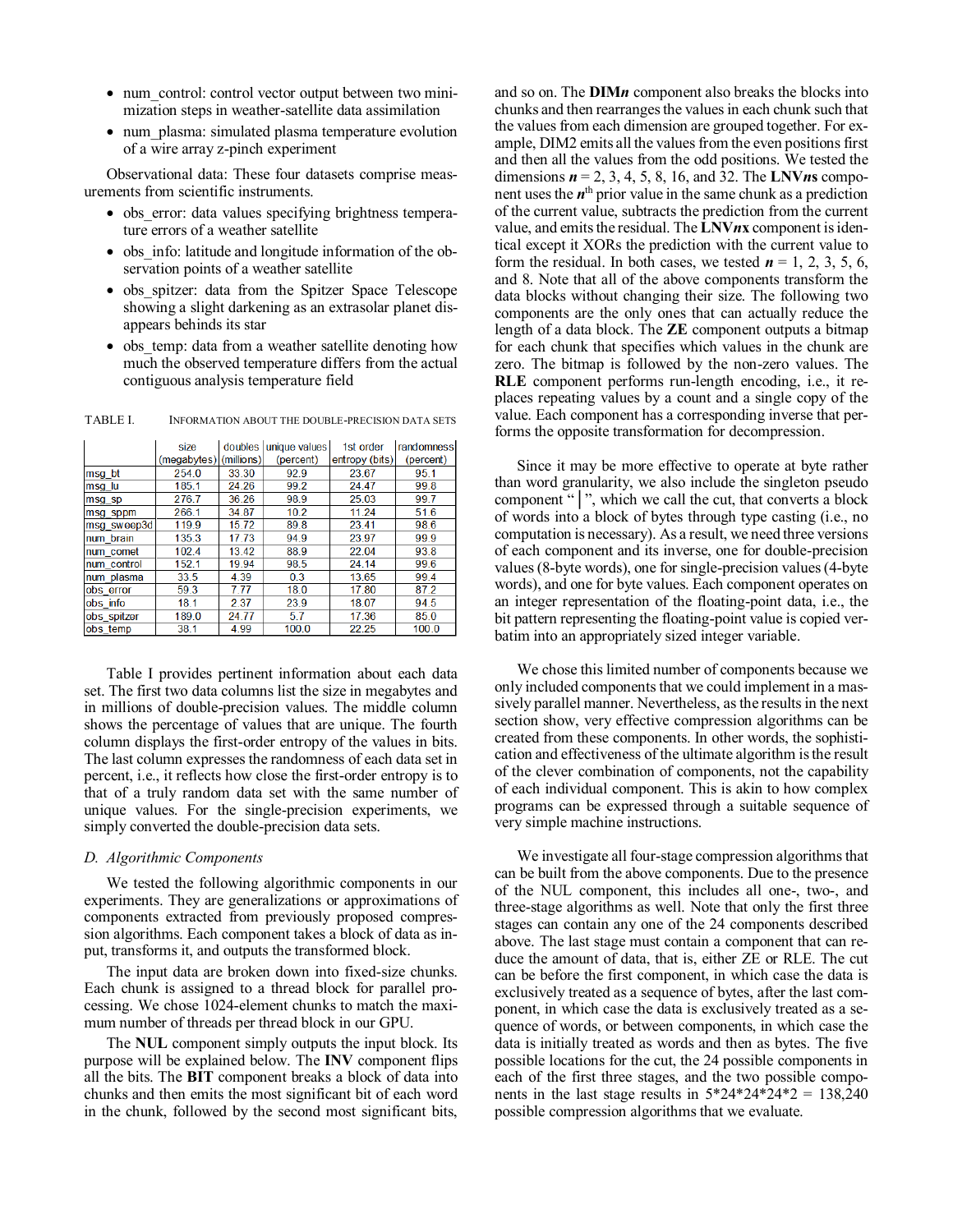|             |           | double precision           |       | single precision                      |
|-------------|-----------|----------------------------|-------|---------------------------------------|
| dataset     | <b>CR</b> | 4-stage algorithm with cut | CR.   | 4-stage algorithm with cut            |
| msg bt      | 1.143     | LNV1s BIT LNV1s ZE         | 1.233 | DIM5 ZE LNV6x  <br>ZE                 |
| msg lu      | 1.244     | LNV5s l<br>DIM8 BIT RLE    | 1.588 | LNV5s LNV5s LNV5x  <br>ZE.            |
| msg_sp      | 1.192     | DIM3 LNV5x BIT ZE          | 1.362 | DIM3 LNV5x BIT ZE                     |
| msg_sppm    | 3.359     | DIM5 LNV6x ZE<br>ZΕ        | 4.828 | RLE DIM5 LNV6s ZE                     |
| msg sweep3d | 1.293     | LNV1s DIM32  <br>DIM8 RLE  | 1.545 | LNV1s DIM32   DIM4 RLE                |
| num brain   | 1.182     | LNV1s BIT LNV1s ZE         | 1.344 | LNV1s BIT LNV1s ZE                    |
| num_comet   | 1.267     | LNV1s BIT LNV1s ZE         | 1.199 | LNV1s  <br>DIM4 BIT RLE               |
| num_control | 1.106     | LNV1s BIT LNV1s ZE         | 1.122 | LNV1s BIT LNV1s ZE                    |
| num plasma  | 1.454     | LNV2s LNV2s LNV2x<br>ZE    | 1.978 | $LNV2s$ $LNV2s$ $LNV2x$ $\perp$<br>ZE |
| obs error   | 1.210     | LNV1x ZE LNV1s ZE          | 1.289 | LNV6s BIT LNV1s ZE                    |
| obs info    | 1.245     | DIM8 BIT RLE<br>LNV2s      | 1.477 | LNV8s DIM2<br>DIM4 RLE                |
| obs spitzer | 1.231     | ZE BIT LNV1s ZE            | 1.080 | ZE BIT LNV1s ZE                       |
| obs temp    | 1.101     | LNV8s BIT LNV1s ZE         | 1.126 | RLE<br>BIT LNV1x DIM32                |
| Best        | 1.214     | LNV6s BIT LNV1s<br>- 7.F.  | 1.265 | LNV6s BIT LNV1s ZE                    |

TABLE II. BEST FOUR-STAGE ALGORITHM FOR EACH DATA SET, FOR ALL SINGLE-PRECISION DATA SETS, AND FOR ALL DOUBLE-PRECISION DATA SETS

# V. EXPERIMENTAL RESULTS

### *A. Synthesis Analysis and Derivation of MPC*

Table II shows the four chained components and the location of the cut that the exhaustive search found to work best for each data set as well as across all 13 data sets, which is denoted as "Best". For Best, the compression ratio (CR) is the harmonic mean over the data sets.

#### *1) Observations about Individual Algorithms*

The individual best algorithms are truly the best, i.e., the next best algorithms compress successively worse (by a fraction of a percent). Hence, it is not the case that an entire set of algorithms performs equally well.

Whereas the last component (ignoring the cut) has to be ZE or RLE, ZE is chosen more often. This indicates that the earlier components manage to transform the data in a way that generates zeros but not many zeros in a row, which RLE would be better able to compress.

Interestingly, in most cases, the first three stages do not include any ZE or RLE component, i.e., they do not change the length of the data stream but transform it to make the final stage more effective. Clearly, these non-compressing transformations are very important, emphasizing that the best overall algorithm is generally not the one that maximally compresses the data in every stage. This also demonstrates that chaining whole compression algorithms, as proposed in some related work, is unlikely to yield effective algorithms.

There are several instances of DIM8 right after the cut in the double-precision algorithms and of DIM4 right after the cut in the single-precision algorithms. This surprised us as it utilizes the DIM component differently than anticipated. Instead of employing it for multi-dimensional data sets, these algorithms use DIM to separate the different byte positions from each four- or eight-byte word. Note that the frequently used BIT component serves a similar purpose but at a finer granularity. This repurposing of the DIM component shows that automatic synthesis is able to devise algorithms that the authors of the components may not have foreseen.

The very frequent occurrence of BIT indicates that the individual bits of floating-point values tend to correlate more strongly across values than within values. This might be expected as, for example, the top exponent bits of consecutive values are likely to all be the same.

Another interesting observation is that the cut is often at the end, i.e., it is not used. This means that the entire algorithm operates at word granularity, including the Best algorithm, and that there is no benefit from switching to byte granularity. This is good news because it simplifies and speeds up the implementation as only word-granular components are needed. NUL and INV are also not needed. Clearly, inverting all the bits is unnecessary and algorithms with fewer than four components (i.e., that include NUL) compress less well.

The LNV predictor component is obviously very important. Every listed algorithm includes it, and most of them include two such components. LNV comes in two versions, one that uses integer subtraction to form the residual and the other that uses XOR (i.e., bitwise subtraction). Subtraction is much more frequent, which is noteworthy as the current literature seems undecided as to which method to prefer.

In many cases, the single-precision algorithm is the same as the corresponding double-precision algorithm, especially when excluding the aforementioned DIM4 versus DIM8 difference immediately after the cut. This similarity is perhaps expected since the data sets contain the same values (albeit in different formats). However, in about half the cases, the algorithms are different, sometimes substantially (e.g., on msg\_bt) and yield significantly different compression ratios. This implies that the bits that are dropped when converting from double to single precision benefit from different compression algorithms than the remaining bits. Hence, it would probably be advantageous if distinct algorithms were used for compressing the bits or bytes at different positions within the floating-point words.

#### *2) Observations about the Best Algorithm*

Focusing on the Best algorithm, which is the algorithm shown in Figure 1, we find that the single- and double-precision data sets result in the same algorithm that maximizes the harmonic-mean compression ratio. Hence, the following discussion applies to both formats. The most frequent pattern of components in the individual algorithms is "LNV\*s BIT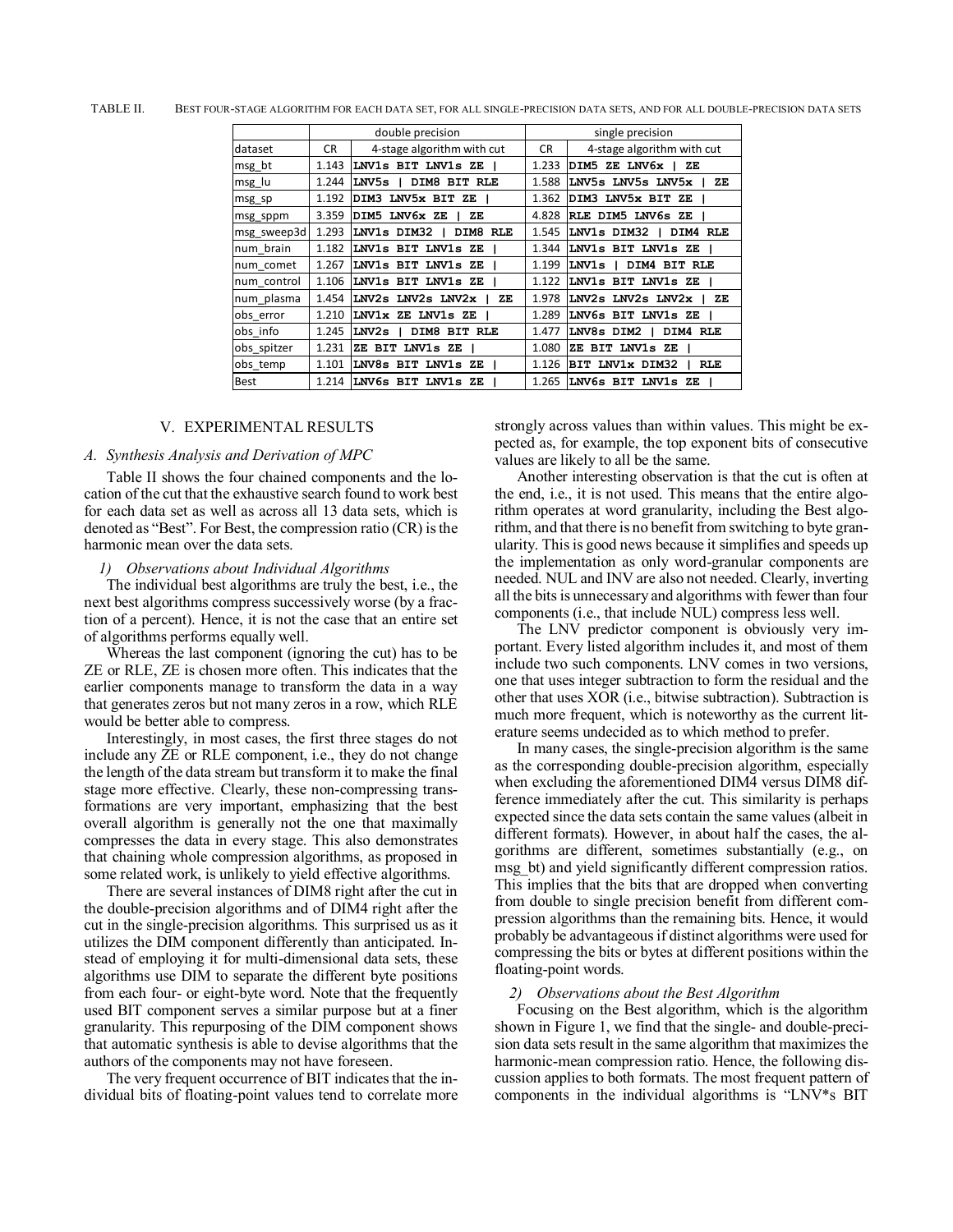LNV1s ZE", where the star represents a digit. Consequently, it is not surprising that the Best algorithm also follows this pattern. It is interesting, however, that Best uses a "6" in the starred position even though, with one exception, none of the individual algorithms do. We believe that the exhaustive search selected a six because six is the least common multiple of one, two, and three, all of which occur more often than six. In other words, the first component tries to predict each value using a similar prior value, which is best done when looking back *n* positions, where *n* is the least common multiple of the dimensionality of the various data sets. Hence, it is likely that larger *n* will work better, but we only tested up to  $n = 8$ .

With this in mind, we can now explain the operation of the Best algorithm. The job of the LNV6s component is to predict each value using a similar prior value to obtain a residual sequence with many small values. Since not all bit positions are equally predictable (e.g., the most significant exponent bits are more likely than the other bits to be predicted correctly and to therefore be zero in the residual sequence), it is beneficial to group bits from the same bit position together, which is what the BIT component does. The resulting sequence of values apparently contains consecutive "words" that are identical, which the LNV1s component turns into zeros. The ZE component then eliminates these zeros.

### *3) Derivation of the MPC Algorithm*

With this insight, a good compression algorithm for floating-point data can be derived by adapting the first component to the dimensionality of the data set and keeping the other three components fixed. We named the resulting algorithm MPC for "Massively Parallel Compressor". It is based on the aforementioned "LNV\*s BIT LNV1s ZE" pattern but uses the data-set dimensionality in the starred location. Note that we obtained the same pattern when using cross-validation, i.e., when excluding one of the inputs. MPC is identical to the best algorithm the exhaustive search found for several of the studied data sets. Even better, in cases where the actual dimensionality is above eight, MPC yields compression ratios exceeding those of the Best algorithm (cf. the Best results in Table II vs. the MPC results in Tables III and IV), which validates our generalization of the Best algorithm.

# *B. Compression Ratios*

Tables III and IV show the compression ratios on the double- and single-precision data sets, respectively, for the general-purpose compressors bzip2, gzip, and lzop, the specialpurpose floating-point compressors pFPC and GFC (they only support double precision), and for MPC. The highest compression ratio for each data set is highlighted in the tables. Since we want to maximize the compression ratio, we selected the command-line flags that result in the highest compression ratio where possible. For GFC and MPC, we specify the true data-set dimensionality on the command line.

GFC and MPC are parallel GPU implementations. pFPC is a parallel CPU implementation. The remaining compressors are serial CPU implementations.

All of the tested algorithms except lzop and GFC compress at least one data set best. MPC delivers the highest compression ratio on 5 double-precision and 8 single-precision data sets. This is a rather surprising result given that MPC is "handicapped" by being constrained to only utilize GPUfriendly components that retain almost no internal state. Only pFPC with 1-million-entry tables matches MPC in the number of data sets (5) on which it yields the highest compression ratio. However, MPC not only requires much less memory but also supports single-precision data, which pFPC does not. In fact, the pFPC algorithm is not suitable for a single-precision implementation.

MPC is clearly superior to lzop and GFC, both of which it outperforms on almost every data set in terms of compression ratio. Moreover, GFC also does not support single-precision data. pFPC and bzip2 outperform MPC on average. However, this is only the case because of two data sets, msg sppm and num plasma, on which they yield much higher compression ratios than MPC.

Most of the double-precision data sets are less compressible than the single-precision data sets. This is expected as the least significant mantissa bits tend to be the most random in floating-point values and many of those bits are dropped when converting from double to single precision.

TABLE III. COMPRESSION RATIOS ON THE DOUBLE-PRECISION DATA SETS

|                            | HarMean | msg bt | msg lu | msg sp | msg sppm | msg sweep3d num brain |       |       |       | num comet num control num plasma | obs error | obs info | obs spitzer | obs temp |
|----------------------------|---------|--------|--------|--------|----------|-----------------------|-------|-------|-------|----------------------------------|-----------|----------|-------------|----------|
| $ $ bzip2 --best $ $ 1.321 |         | 1.088  | 1.018  | 1.055  | 6.933    | 1.294                 | 1.043 | 1.173 | 1.029 | 5.789                            | 1.339     | 1.217    | 1.752       | 1.024    |
| gzip --best                | 1.239   | 1.130  | 1.055  | 1.107  | 7.431    | 1.092                 | 1.064 | 1.162 | 1.058 | 1.608                            | 1.448     | 1.154    | 1.231       | 1.036    |
| Izop-9                     | 1.158   | 1.052  | 1.000  | 1.003  | 6.780    | 1.017                 | 1.000 | 1.082 | 1.017 | 1.503                            | 1.273     | 1.096    | 1.142       | 1.000    |
| pFPC-1M                    | 1.365   | 1.250  | 1.137  | 1.238  | 4.710    | 1.888                 | 1.148 | 1.151 | 1.038 | 7.042                            | 1.542     | 1.215    | 1.022       | 0.997    |
| <b>GFC</b>                 | 1.179   | 1.122  | 1.148  | 1.202  | 3.506    | 1.217                 | 1.090 | 1.110 | 1.013 | 1.125                            | 1.233     | 1.141    | 1.022       | 1.037    |
| <b>MPC</b>                 | 1.248   | 1.207  | 1.212  | 1.208  | 2.999    | 1.287                 | 1.182 | 1.267 | 1.106 | 1.164                            | 1.180     | 1.214    | 1.184       | 1.101    |

TABLE IV. COMPRESSION RATIOS ON THE SINGLE-PRECISION DATA SETS

|                | HarMean | msg bt | msg lu | msg sp |       | msg sppm msg sweep3d num brain   num comet   num control num plasma |         |       |            |       | obs error | obs info | obs spitzer | obs temp |
|----------------|---------|--------|--------|--------|-------|---------------------------------------------------------------------|---------|-------|------------|-------|-----------|----------|-------------|----------|
| bzip2 --best L | 1.398   | 1.129  | 1.041  | 1.141  | 8.741 | 2.355                                                               | $1.113$ | 1.117 | 1.043      | 8.652 | 1.338     | 1.327    | 1.394       | 1.049    |
| gzip --best    | 1.267   | 1.179  | 1.086  | 1.200  | 9.605 | 1.151                                                               | 1.128   | 1.151 | $080^{+1}$ | 1.383 | 4.466     | 1.200    | 1.188       | 1.079    |
| Izop-9         | 1.153   | 1.075  | 1.000  | 1.083  | 8.634 | 1.033                                                               | 1.003   | 1.086 | 1.016      | 1.223 | 1.246     | 1.129    | 1.077       | 1.000    |
| <b>MPC</b>     | 1.350   | 1.336  | 1.440  | 1.385  | 3.813 | 1.534                                                               | 1.344   | 1.178 | 1.122      | 1.345 | 1.298     | 1.436    | 1.047       | 1.114    |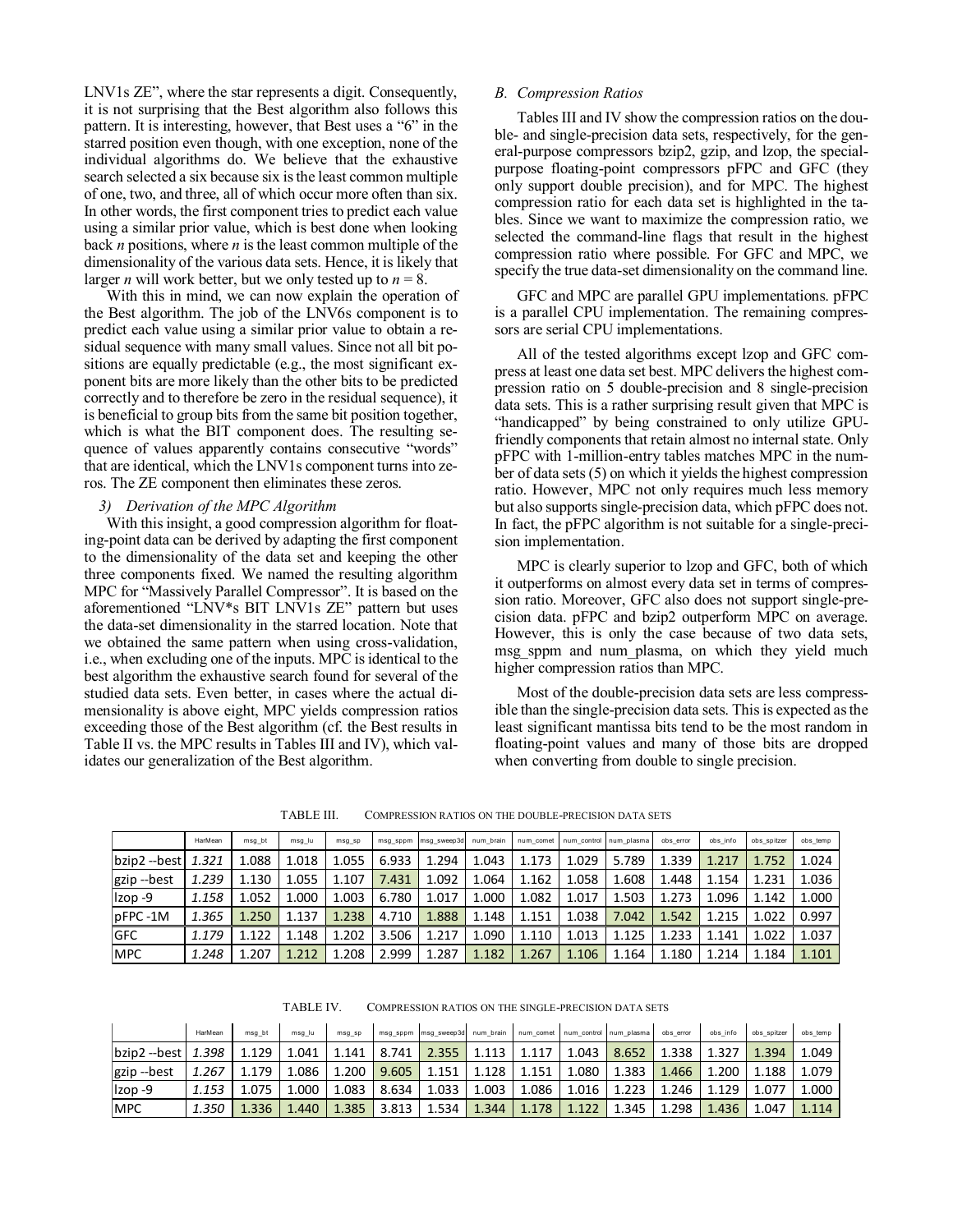### *C. Compression and Decompression Speed*

Table V lists the average throughput in gigabytes per second on the 13 data sets for all tested compressors. As stated before, GFC and pFPC do not support single-precision data.

| TABLE V. | AVERAGE COMPRESSION AND DECOMPRESSION |
|----------|---------------------------------------|
|          |                                       |

| THROUGHPUT IN GIGABYTES PER SECOND |        |                  |        |                  |  |  |  |  |  |  |
|------------------------------------|--------|------------------|--------|------------------|--|--|--|--|--|--|
|                                    |        | double precision |        | single precision |  |  |  |  |  |  |
|                                    | compr. | decom.           | compr. | decom.           |  |  |  |  |  |  |
| bzip2 --best                       | 0.01   | 0.02             | 0.01   | 0.02             |  |  |  |  |  |  |
| gzip-best                          | 0.02   | 0.15             | 0.03   | 0.15             |  |  |  |  |  |  |
| Izop-9                             | 0.01   | 1.93             | 0.01   | 1.43             |  |  |  |  |  |  |
| pFPC-1M                            | 1.43   | 1.05             | n/a    | n/a              |  |  |  |  |  |  |
| <b>GFC</b>                         | 32.28  | 31.47            | n/a    | n/a              |  |  |  |  |  |  |
| <b>MPC</b>                         | 10.78  | 7.91             | 5.81   | 4.23             |  |  |  |  |  |  |

lzop is the fastest CPU-based algorithm at decompression, but it is still three to four times slower than MPC. gzip is the fastest general-purpose compression CPU-based algorithm at compression, but it is hundreds of times slower than MPC. Thus, MPC not only compresses better than these algorithms but also greatly outperforms them in throughput.

pFPC, the overall best implementation in terms of compression ratio (on the double-precision data), is 7.5 times slower when running on 20 CPU cores than MPC. Yet, MPC compresses nearly as well. GFC is the fastest tested implementation (on the double-precision data sets). It is three to four times faster than MPC, which is expected as GFC is essentially a two-component algorithm that does not require prefix sums. Recall, however, that GFC compresses poorly.

The double-precision throughput of MPC far exceeds that of the PCI-Express bus linking the GPU to the CPU in our system, making real-time compression and decompression possible. The single-precision compression throughput approximately matches the PCI throughput, but decompression is a little slower. Note, however, that the evaluated MPC implementation is synthesized from general component code that is not optimized for this particular algorithm.

### *D. Component Count*

Figure 2 illustrates by how much the compression ratio is lowered when reducing the number of chained components on the double-precision data sets. The bars marked "Best" refer to the single algorithm that yields the highest harmonicmean compression ratio over all thirteen data sets. All other bars refer to the best algorithm found using exhaustive search for each individual data set. The single-precision results are not shown as they are qualitatively similar.

Except on two data sets, a single component suffices to reach roughly 80% to 90% of the compression ratio achieved with four components. Moreover, the increase in compression ratio when going from one to two stages is generally larger than going from two to three stages, which in turn is larger than going from three to four stages. In other words, the improvements start to flatten out, indicating that large numbers of stages are unlikely to yield much higher compression ratios (and would be slower) than the presented fourstage results. Note that, due to the presence of the NUL component, the algorithms that can be created with a larger number of stages represent a strict superset of the algorithms that can be created with fewer stages. As a consequence, the results in Figure 2 monotonically increase with more stages.

#### VI. SUMMARY, CONCLUSIONS & FUTURE WORK

The goal of this work is to determine whether effective algorithms exist for floating-point data compression that are suitable for massively parallel architectures. To this end, we evaluated 138,240 possible combinations of 24 GPU-friendly algorithmic components to find the best four-stage algorithm for each tested data set as well as the best algorithm for all thirteen data sets together, both for single- and double-preci-



Figure 2. Best exhaustive-search-based double-precision compression ratios with 1, 2, and 3 stages relative to the best compression ratios with 4 stages; the y axis does not start at zero; the cut-off bar for msg\_sppm reaches 0.4